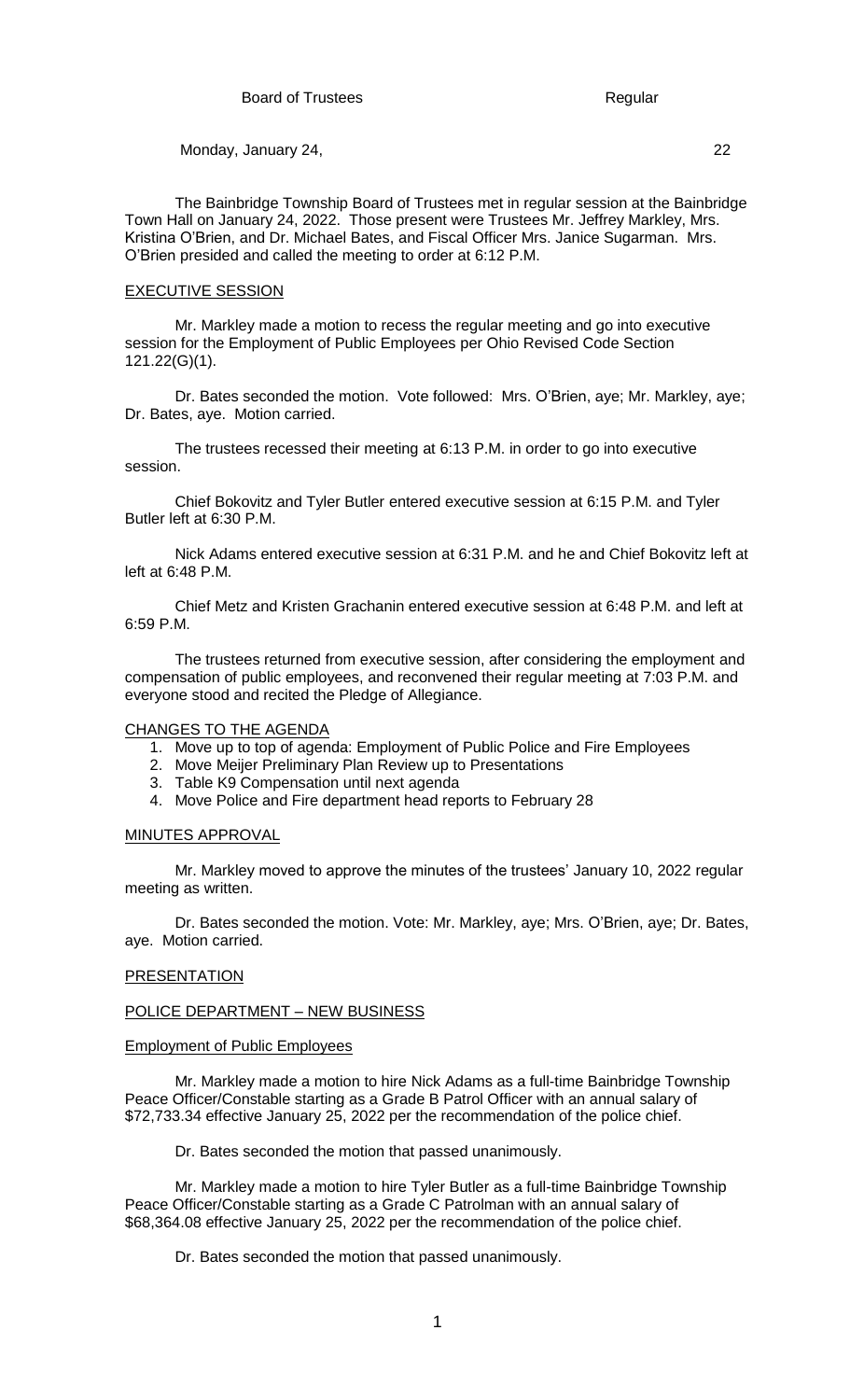Monday, January 24, 22

### FIRE DEPARTMENT – NEW BUSINESS

#### Employment of Public Employees

Mr. Markley made a motion to hire Kristen Grachanin as a full-time Bainbridge Township Firefighter/Paramedic starting as a Firefighter B with a starting salary of \$72,733.34 effective February 12, 2022 with a one-year probationary period and \$1,000.00 clothing allowance per the recommendation of the fire chief.

Dr. Bates seconded the motion that passed unanimously.

#### SWEARING-IN OF NEW EMPLOYEES

Kristen Grachanin was sworn in as a Full-time Firefighter/Paramedic of the Bainbridge Township Fire Department by Fiscal Officer Janice Sugarman.

Nick Adams and Tyler Butler were sworn in as Peace Officers/Constables of the Bainbridge Township Police Department by Fiscal Officer Janice Sugarman.

#### PRESENTATION

Meijer Preliminary Plan Review: Chris Jones, Meijer Real Estate

Brian Smallwood, Woolpert Jeff Martin and Chris Salata, ICP

Mr. Smallwood and Mr. Jones presented to the trustees the preliminary site plan for their review.

Mr. Markley made a motion to approve the Preliminary Development Plan for Meijer with the condition that the comments/suggestions in the January 24, 2022 memo from the zoning staff and Mr. Markley's notes be addressed, and also have the plan sets signed by all parties – Bainbridge Township, ICP, and Meijer.

Dr. Bates seconded the motion that passed unanimously.

\*The notes, memo, and plans are attached to and become a permanent part of these minutes.

## DEPARTMENTAL REPORTS

## ZONING DEPARTMENT

Mrs. Karen Endres presented the zoning department report for the month of December, 2021. The zoning department took in receipts of \$1,350.00 in December with three new housing starts and 17 total permits issued. The complete zoning report is attached to and becomes a permanent part of these minutes.

#### PUBLIC COMMENTS

Mr. Max Yost of Rolling Brook Drive asked about ditching and drainage for Meijer. Mr. Markley explained how the drainage worked without ditches.

## FIRE DEPARTMENT – NEW BUSINESS

#### Grade Change Request - McClintock

Mr. Markley made a motion to approve the grade change request for Paul McClintock to a Firefighter B with an annual salary of \$72,733.34 effective the pay period beginning January 29, 2022 per the recommendation of the fire chief.

Dr. Bates seconded the motion that was passed unanimously.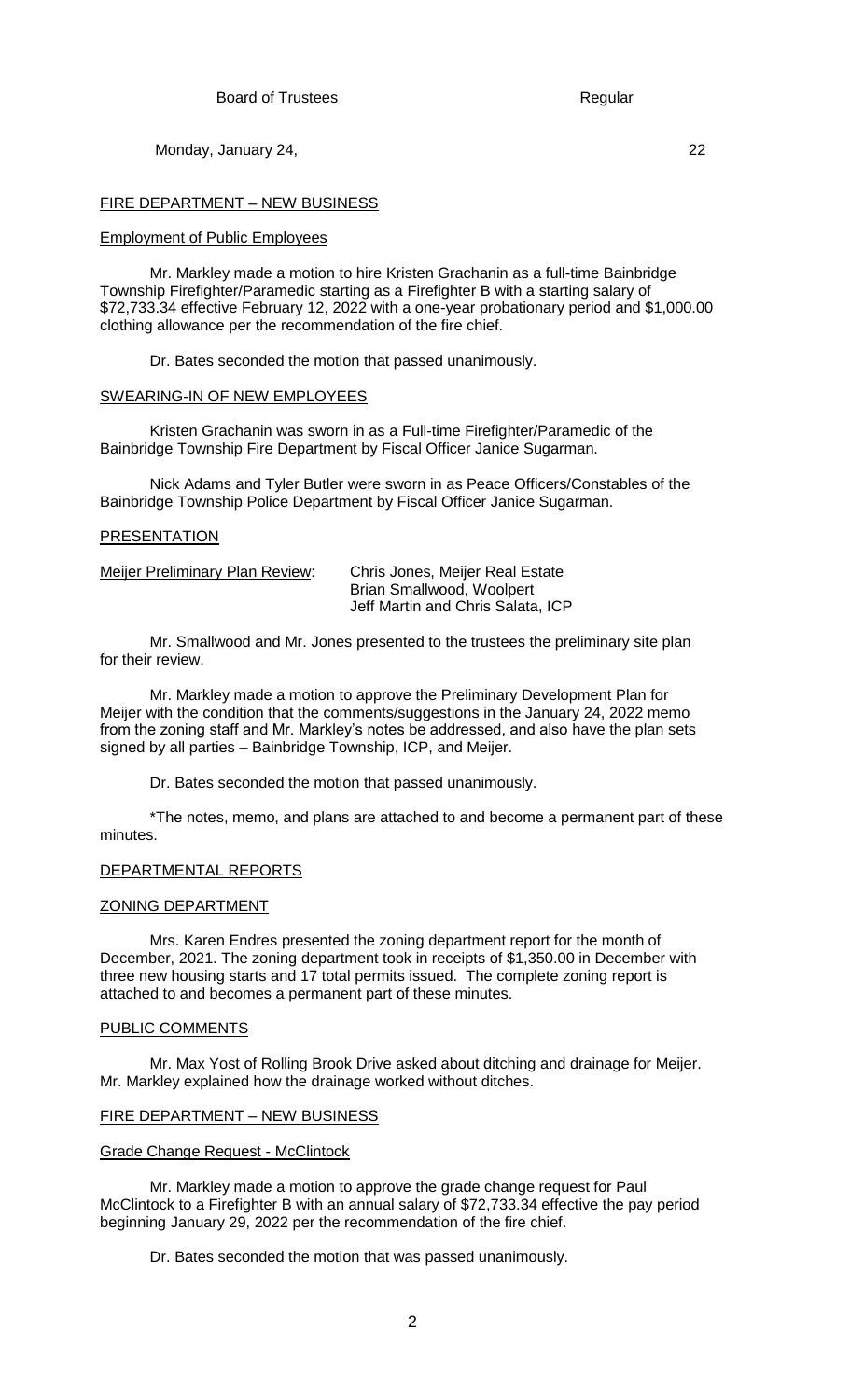Monday, January 24, 22

### Training Request – Riley

Mr. Markley made a motion to approve the training request for Lt. James Riley to attend the National OHPELRA Conference in Lewis Center, OH from February 6-8, 2022 at an estimated cost of \$859.00 with the use of a township vehicle per the recommendation of the fire chief and as specified in the training request.

Dr. Bates seconded the motion that passed unanimously.

#### Training Request – Burge

This request will be tabled until the next meeting.

#### Training Request – Stanczyk

Mr. Markley made a motion to approve the training request for Jeff Stanczyk to attend the Command & Control of Incident Operations in Emmitsburg, MD from February 6- 11, 2022 at an estimated cost of \$841.53 per the recommendation of the fire chief and as specified in the training request.

Dr. Bates seconded the motion that passed unanimously.

#### **Training Request - Cole, McClintock**

Mr. Markley made a motion to approve the training requests for Brandon Cole and Paul McClintock to attend the Command & Control of Incident Operations in Emmitsburg, MD from February 6-11, 2022 at an estimated cost of \$480.00 each per the recommendation of the fire chief and as specified in the training request.

Dr. Bates seconded the motion that passed unanimously.

### POLICE DEPARTMENT – NEW BUSINESS

#### Alarm Monitoring Agreement

Mr. Markley made a motion to approve the Alarm Monitoring Agreement with Protegis Fire & Safety, which has been reviewed by legal counsel and excluding item #12, and further authorize the fiscal officer to sign the agreement per the recommendation of the police chief.

Dr. Bates seconded the motion that passed unanimously.

#### Memorandum of Understanding

This request will be tabled until the next meeting.

## SERVICE DEPARTMENT – NEW BUSINESS

#### Annual Township Highway Mileage Certification

Mr. Markley made a motion to certify in writing to the Director of the Ohio Department of Transportation that Bainbridge Township is responsible for maintaining 84.538 miles of public roads as of December 31, 2021.

Dr. Bates seconded the motion that passed unanimously.

#### **Cemetery Deed**

Mr. Markley made a motion to grant cemetery deed #627 for four graves in the amount of \$3,000.00 to Greg Randall of 8358 Lucerne Drive, Chagrin Falls, OH 44023.

Dr. Bates seconded the motion that was passed unanimously.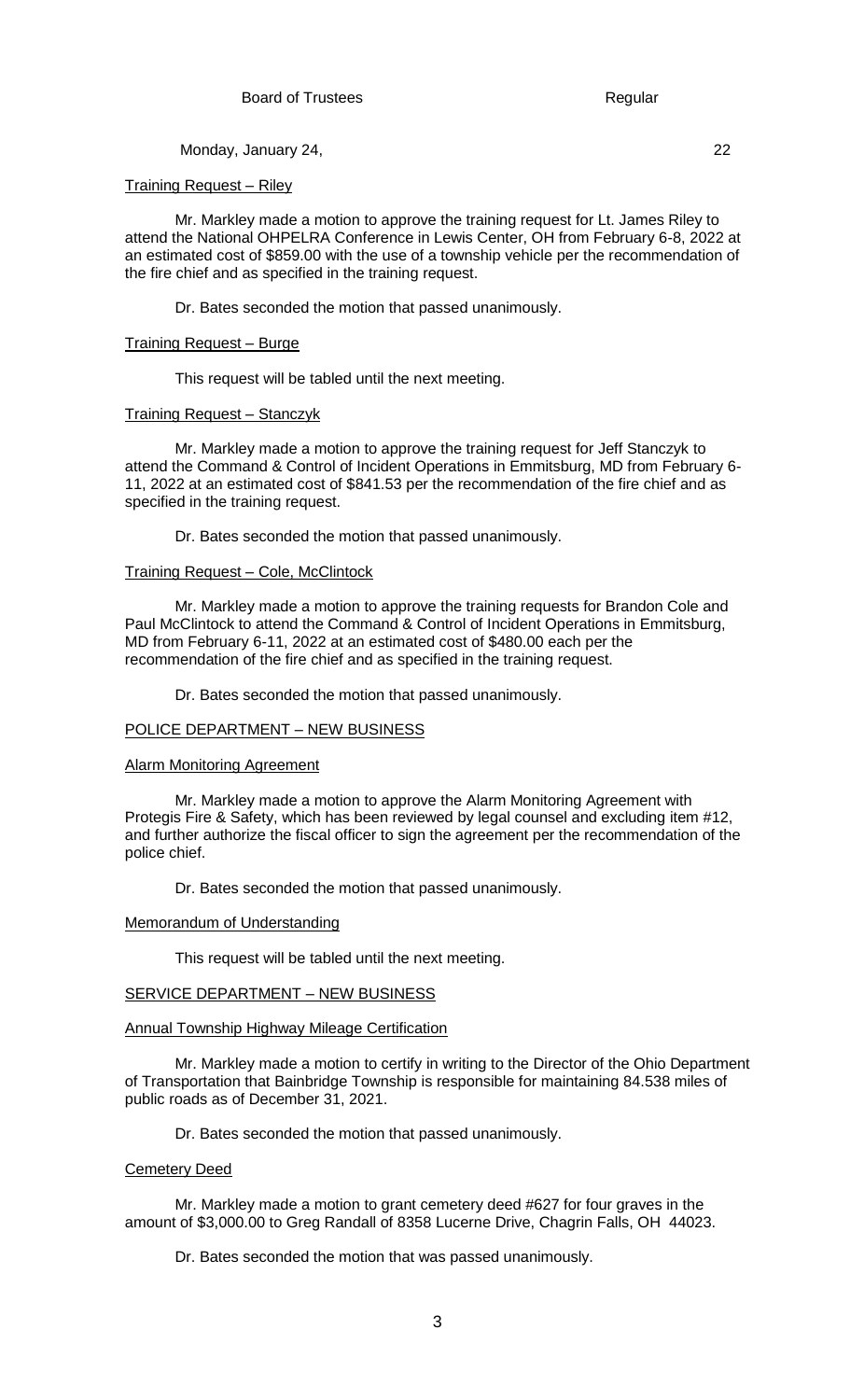Board of Trustees Regular

Monday, January 24, 22

The trustees signed a Deed for Restland Cemetery, Section 13E, Lot No. 109, Graves 2, 3, 4, and 5. Mr. Dave Pfouts and Mr. Max Yost attested to their signatures.

# TOWN HALL – NEW BUSINESS

# 422/306 Interchange Study

This request will be tabled until the next meeting.

# FISCAL OFFICE - NEW BUSINESS

## PURCHASE ORDER APPROVALS

Mr. Markley made a motion to approve the purchase orders listed below as submitted by the Fiscal Officer.

Dr. Bates seconded the motion that passed unanimously.

Purchase Order Request List

- 1. Ohio Bureau of Workers' Compensation Payroll True-up 2022 -\$9,301.00 (All)
- 2. Target Solutions Learning, LLC Renewal \$2,801.82 (Fire)
- 3. VanCuren Services Remove Trees on Samuel Lord \$4,500.00 (Roads)
- 4. Davey Resource Group Smith Creek Project \$5,653.75 (General)

# INVOICE APPROVALS

Mr. Markley made a motion to approve the invoice listed below as submitted by the Fiscal Officer.

Dr. Bates seconded the motion. Vote: Mr. Markley, aye; Mrs. O'Brien, abstain; Dr. Bates, aye. Motion carried.

## Invoice List

1. Taft – Economic Development - \$562.50 (General)

# Checks Dated January 11, 2022 through January 24, 2022

The trustees examined and signed checks and invoices January 11, 2022 through January 24, 2022 consisting of warrants #38429 through #38513 the amount of \$196,558.55.

NOTE: A register of said checks is attached to and becomes a permanent part of these minutes.

## CORRESPONDENCE

- 1. WRLC Annual Stewardship Report for Centerville Mills and Edwards conservation easements
- 2. NOPEC NEC Grant Award: \$29,799.00 for 2022

# PUBLIC INTERACTION

Mr. Max Yost wanted everyone to know that his PAC will be hosting a roundtable event on February 10, 2022 from 7 – 8 pm at the West Geauga Library. Newly elected officials Michael Bates, Matt Rambo, and Chris Bell will be participating.

## LATE ADDITIONS

None.